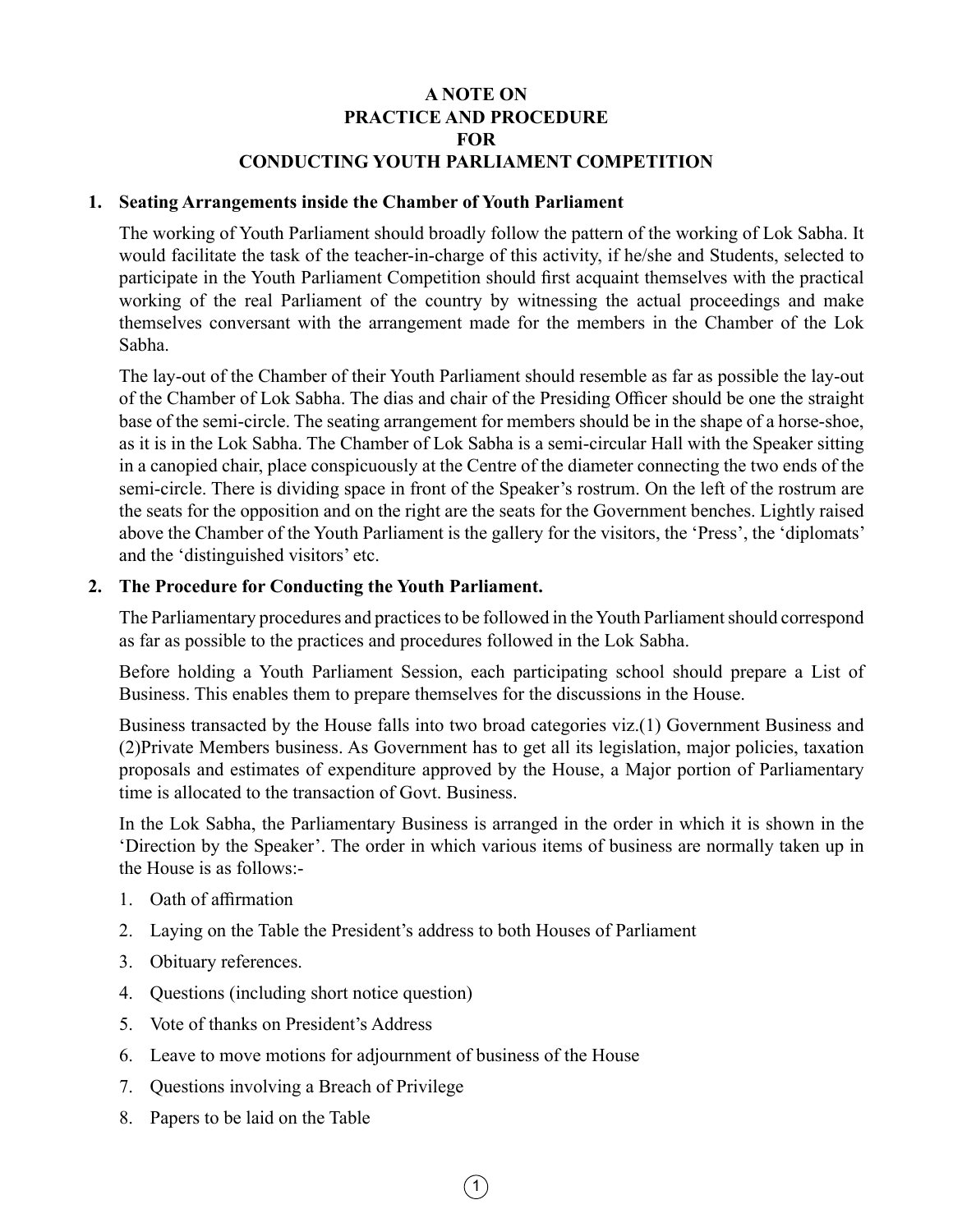- 9. Communication of messages from the President.
- 10. Communication of message from the Council of States (Rajya Sabha)
- 11. Intimation regarding President's assent to Bills
- 12. Communication from Magistrates of other authorities regarding arrest or detention or release of Members of the House.
- 13. Calling attention notices
- 14. Announcement by the Speaker regarding leave of absence of Members from the sitting of the House
- 15. Announcement by the speaker regarding various maters, e.g. resignations of Members of the House, nominations to panel of Chairman, committees etc.
- 16. Rulings by the Speaker.
- 17. Presentation of Reports of Committees.
- 18. Laying of evidence before select/Joint Committees on Bills.
- 19. Presentation of Petitions.
- 20. Statements by Ministers.
- 21. Personal Statements by ex-Ministers in explanation of their resignation.
- 22. Statements under Direction 115
- 23. Personal explanation under 357 (if not made during the debate)
- 24. Motions of election to Committees.
- 25. Motions for extension of time for presentation of reports of Select/Joint Committees on Bills.
- 26. Motions for adoption of Report of Business Advisory Committee.
- 27. Motion for leave to move Resolution for removal of Speaker/Deputy Speaker.
- 28. Motions for leave to make a motion of No-confidence in the Council of Ministers
- 29. Bill to be withdrawn
- 30. Bills to be introduced
- 31. Introduction of Private Members Bill
- 32. Consideration of Private Members bill
- 33. Laying of explanatory statements giving reasons for immediate legislation by ordinances
- 34. Raising of matters, under rule 377, which are not points of orders.
- 35. Consideration of Reports of Committee of Privileges.

It is not necessary that all the above items should be included in the List of Business of Youth Parliament. These have been listed above to serve as guide. Only prominent items for which there is enough material should be included.

Generally the following items may be included in the Agenda for a sitting of 'Youth Parliament :-

2  $)$ 

1. Oath or Affirmation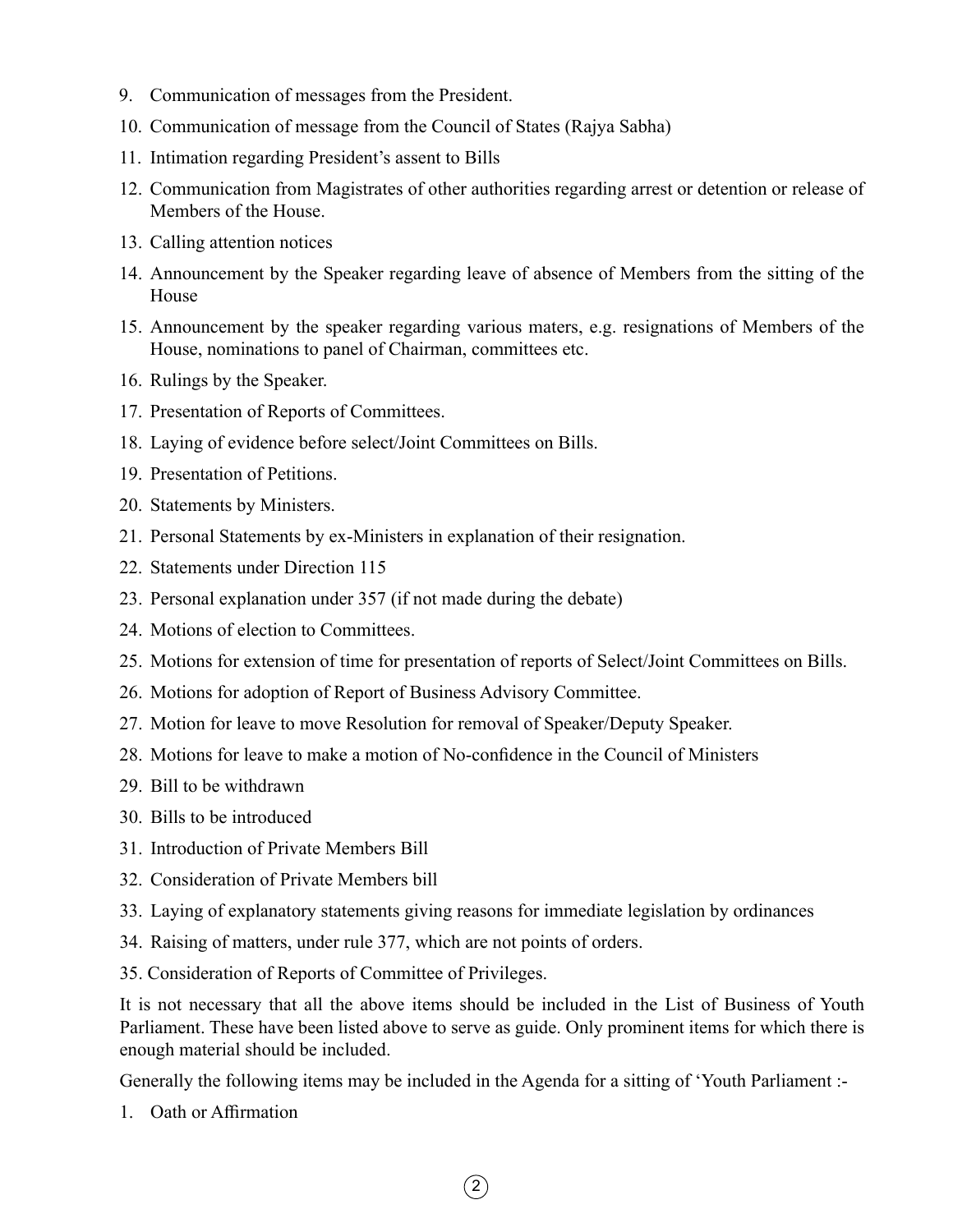- 2. Obituary Reference
- 3. Questions
- 4. Adjournment Motion
- 5. Questions involving a breach of privilege
- 6. Papers to be laid on the Table
- 7. Calling Attention Notice
- 8. Legislative Business
- 9. Private members Bill & Resolution
- 10. Short Duration Discussion
- 11. Motion of No-Confidence in the Council of Ministers.

Like the practice obtaining in the Lok Sabha, the session of Youth Parliament starts with the arrival of the Speaker which is announced by the Marshal who first comes in the House to ascertain whether there is quorum in the House which should be at least 10 per cent of total membership of the House.

As soon as the Speaker arrives in the Chamber, Marshal announces his arrival with the words "Hon. Members, the Hon. Speaker" or (in Hindi):-

# **ekuuh; lHkkln] ekuuh; v/;{k th**

Thereafter the entire House stands up. The Speaker before taking his seat first bows to his left, then to his right and then in front of him. The Members from the respective sides also respectfully bow to the chair before taking their seats.

# **1. Oath or Affirmation by Members**

 $\frac{1}{2}$  3

The Speaker takes up the business of the House in the order in which it is printed in the list of business. The first item in the agenda is Oath or Affirmation by the new Members. Before taking the seat in the House every new Member is required to make or subscribe an Oath or Affirmation in the following forms:-

"I, A.B. having been elected (or nominated) a member of the Youth Parliament do swear in the name of God (or solemnly affirm) that I will bear true faith and allegiance to the Constitution of India as by law established, that I will uphold the sovereignty and integrity of India and that I will faithfully discharge the duty upon which I am about to enter"

The Hindi version of the above oath or affirmation is as follows:-

# $l$ nL; ka} kk 'ki Kk

eSa ---------------------------------------------------------------- veqd ------------------------------------------------------------------ tks ;qok laln का सदस्य निर्वाचित (या नाम निर्देशित) हुआ है, ईश्वर की शपथ लेता हूँ। सत्यनिष्ठा से प्रतिज्ञान करता हूँ की मैं विधि द्वारा स्थापित भारत के संविधान के प्रति श्रद्धा रखूँगा। देश की प्रभुसत्ता और एकता बनाए रखूँगा तथा जिस पद को मैं ग्रहण करने वाला हूँ, उसके कर्तव्यों का श्रद्धापूर्वक निर्वहन करूंगा।

The member may make oath or affirmation in Hindi or English or in any of the language specified in the Eighth Schedule of the Constitution. Before taking the Oath the member should bring with him the certificate of election granted to him by the Chief Election Commissioner (Returning Officer).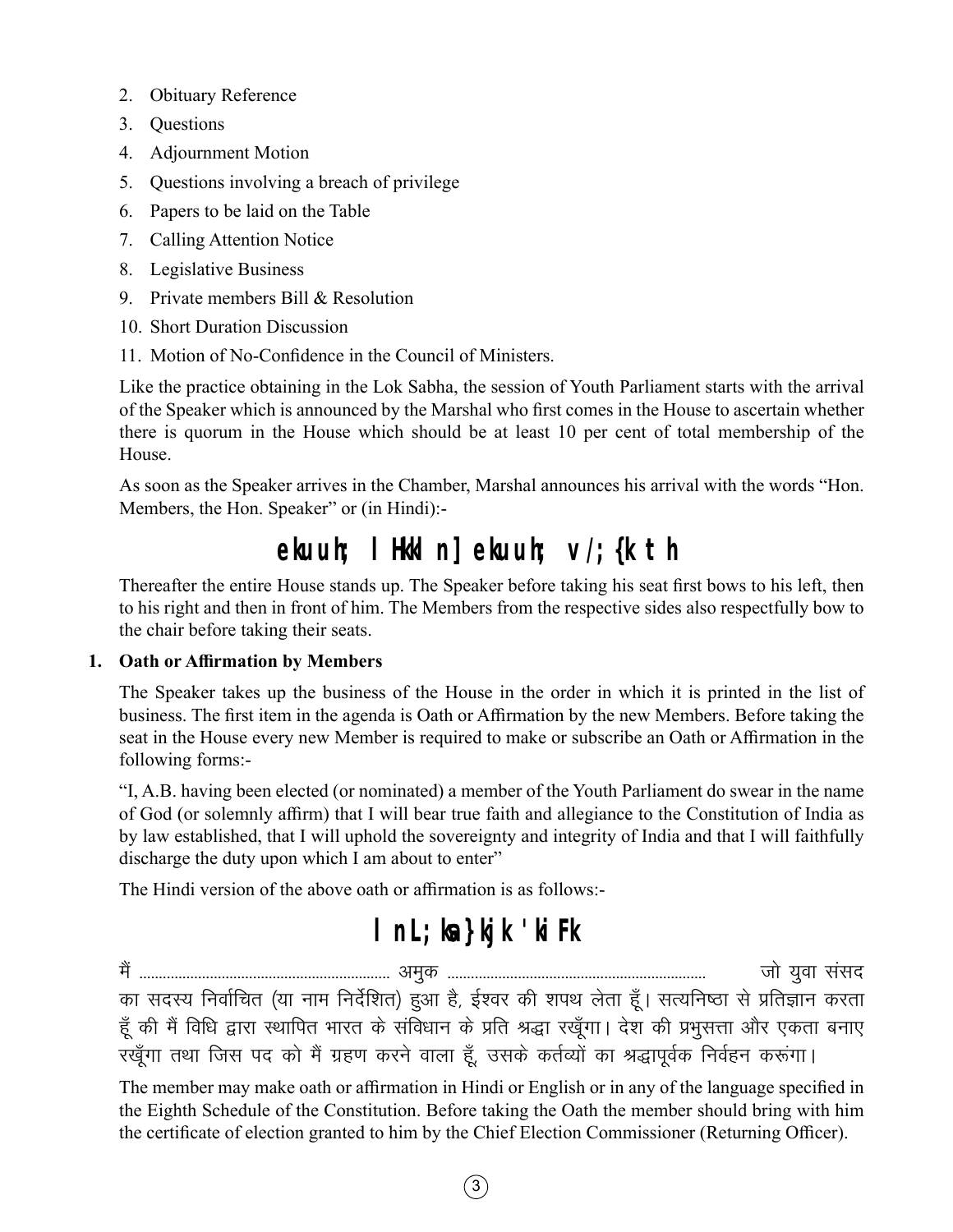In the House, on the name of the member being called by the Secretary-General, the member proceeds from the place he is occupying to the right hand side of the Secretary-General's table and hands over his certificate of election to the Secretary-General. A copy of the Oath or an Affirmation in the language in which member desires to make the Oath /Affirmation is then handed over to him. The member faces the chair while making the Oath or the Affirmation and then goes up to wish the Speaker or shake hands with him. When he shakes hands with the Speaker or greets him with folded hands, there is generally thumping from the Members. The member then passes behind the Chair to the other side of the Secretary-General's table where he signs the roll of the members. After signing the roll he takes his seat in the House.

## **2. Obituary Reference**

The next item on the agenda may be obituary reference to a deceased member of the House or a distinguished personage of National or International repute or a celebrated personality in the realm of arts and sciences. The general practice in this regard is that the speaker rises in his seat and announces the sad demise of the departed personage. Thereafter the Prime Minister associates himself with the sentiments expressed by the Presiding Officer. The Prime Minister is followed by the Leader of Opposition in the House who pays tributes to the memory of the departed soul. Thereafter, the Speaker announces that the House will observe silence for a short while as a mark of respect to the departed soul. The House then stands to observe silence. After the members have taken their seats, the speaker directs the Secretary-General to convey the condolences of the House to the member of the bereaved family.

Of late in the case of death of Members obituary references are made in the Lok Sabha by the Speaker only. Thereafter, the House stands and observes two minutes silence as a mark of respect to the departed soul.

# **3. Questions**

The first part of a sitting in the Youth parliament should be devoted to oral question commonly known as Starred Questions in the Indian Parliament. It is the most popular hour for the members of Parliament and also for the Public. From the point of view of a Minister it is the most searching test of his grasp on the items or business allocated to him, his ability to lead as well as his ready wit when answering supplementary. The question has been defined as instruments whereby a member can elicit and get information on any aspect of public administration. During the Youth Parliament competition the judges will give credit for the equality of the question asked and the quality of replies given by the Ministers.

The teachers-in-charge of Youth parliament generally experience difficulties in framing questions and replies. The subject matter of questions can be the day- to-day problems faced by the common citizens. For instance it is common experience to witness long queues before D.M.S. milk booths in Delhi. There is often a complaint against the inadequate supply and poor quality of milk supplied at their booths This can form the subject matter of a searching question about the performance of the D.M.S. Perusal of Part I of the Lok Sabha/Rajya Sabha Debates can provide a useful guide to the art of framing questions and supplementaries. They should however be relevant to the items of business allocated to the Ministry concerned.

Current topic such as unwieldy queues of passengers especially of office- workers and students waiting for the buses, student's problems regarding employment, text-book curriculum and discipline, rise in price increase in crimes, floods and famines can be the subject matter of questions.

The question can be wide-ranging and can cover any aspect of our national life or our day-to-day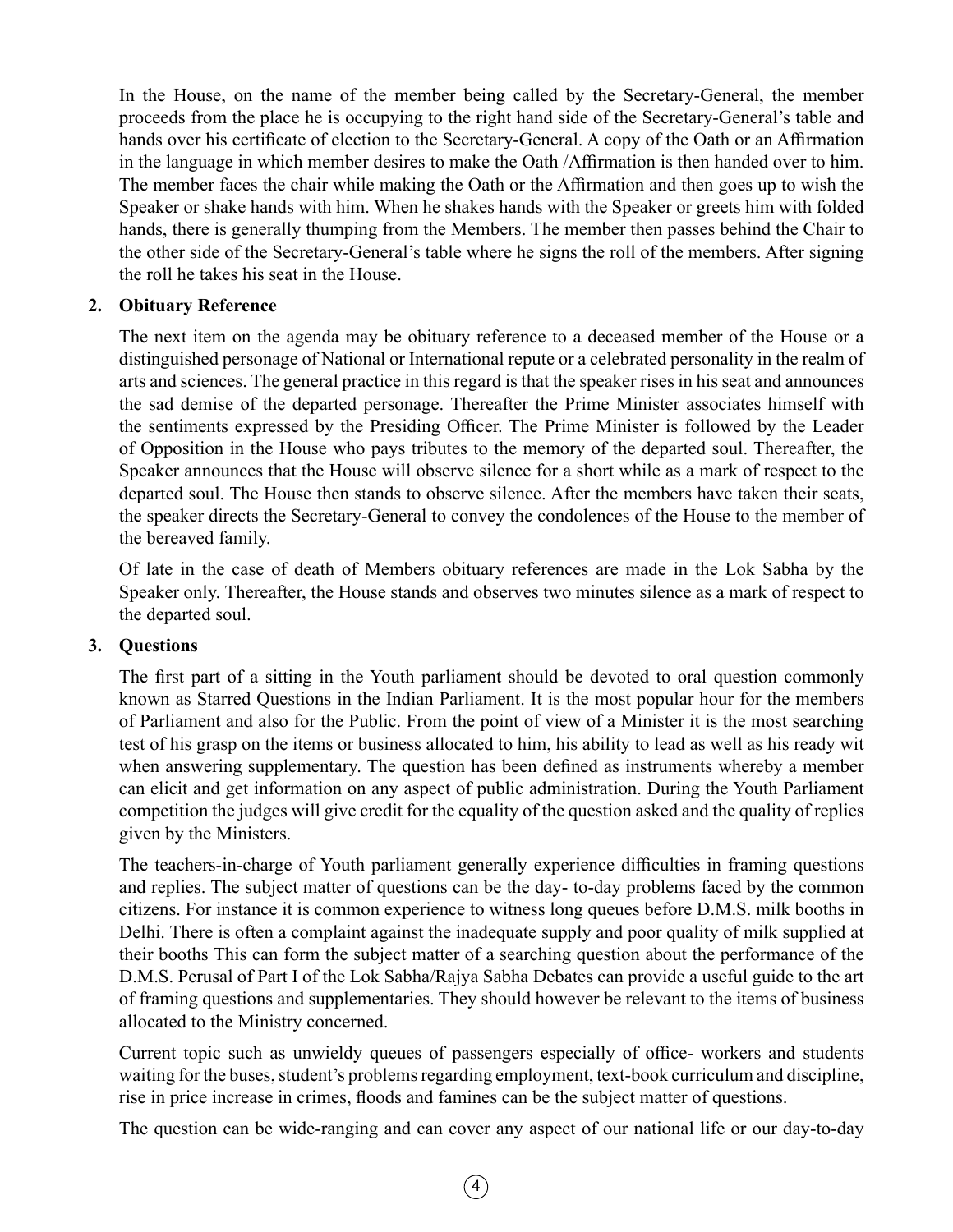existence. In Youth Parliament, students can also ask questions about their school activities and their own problems.

For purposes of answering questions in Parliament, the Ministries of the Government of India have been divided into 5 groups representing the five days in the week when Parliament sits. The classification and grouping are based on past experience and are so arranged that the volume of questions on any given day is spread out more or less evently. The Youth Parliament can also follow this procedure.

Questions should be printed separately in the 'List of Questions' and the Speaker should call out the name of a Member in whose name the question stands. When the Speaker calls on the name of the member he rises in his place and asks the question mentioned against his name in the printed list of questions.

Thereafter, the Speaker calls the Minister concerned to answer the question. In the Lok Sabha, the Member only asks the questions by referring to its numbers. In the Youth Parliament we have slightly modified this procedure according to which the member should read out the entire question so that the judges may know the subject matter of the questions. After the Minister's reply the member putting the question who is entitled to the first supplementary if he wishes and other questions one by one but not more than 4 with the permission of the Speaker to elucidate any matter of fact regarding the answer given. There should be no discussion on question nor lengthy supplementaries be made by the members.

Short Notice Question --- Where any question relates to a matter of urgent public importance it may be asked for oral answer by a Member with notice shorter than the minimum time of 10 days in the Lok Sabha. If the Speaker accepts the urgency he can admit it at shorter notice after ascertaining the willingness of the Minister to answer it. When it is admitted and placed on the agenda it is called immediately after the question hour. The procedure to be followed for raising and reply to Short Notice Question shall be the same as followed for Starred Question

## **4. Adjournment Motion**

Adjournment Motion seeks to raise discussion on some sudden or emergent matters of public importance that has arisen in the country or abroad demanding the immediate attention of the Govt. and the House. If the motion is in order and the Speaker is satisfied with regard to the same, he will give his consent and ask the member concerned to seek leave of the House. The member will rise in his seat and seek leave of the House as follows: "Sir, I beg for leave of the House to move the adjournment motion." If at least 1/10th of the members present of the Youth Parliament stand up in favour of leave being granted, the motion is admitted by the Speaker. If less than this number rise in their seats, the Speaker informs the member concerned that he does not have the leave of the House to move the adjournment motion.

When the Speaker is satisfied that the notice of an adjournment motion is inadmissible he will refuse his consent without bringing the matter before the House and member concerned will be informed of the speaker's decision. Some of the grounds on which the Speaker may disallow adjournment Motions are briefly listed as under:-

- (i) It does not relate to definite matter;
- (ii) It does not relate to a matter urgent enough to warrant interruption of the business of the day;
- (iii) It does not relate to a matter of sufficient public importance;
- (iv) It does not relate to a matter of recent occurrence which has arisen suddenly but relates to a continuing matter;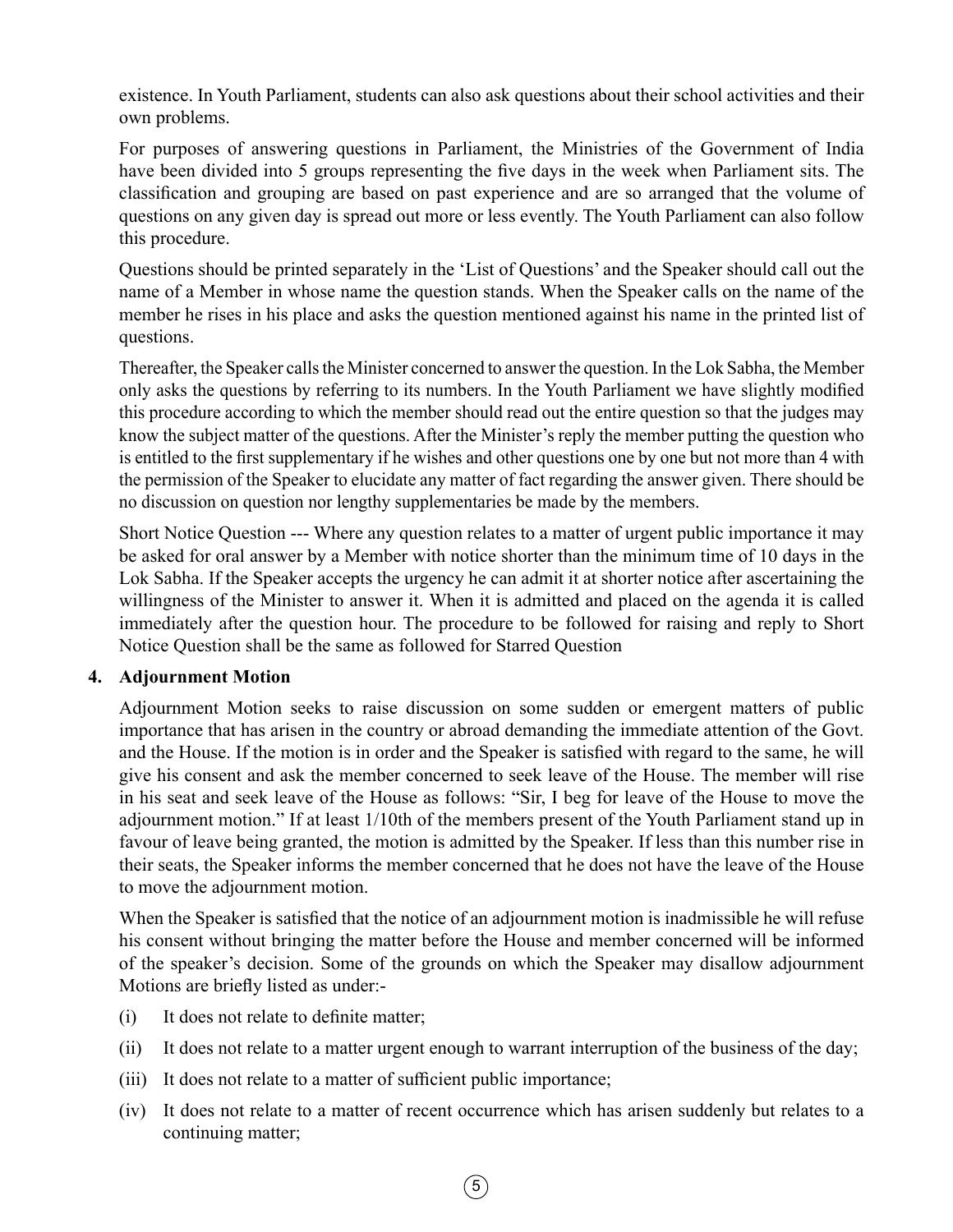- (v) It is not a matter for adjournment motion; other opportunities can be availed of to raise the matter;
- (vi) It raises more than one issue;
- (vii) It relates to a matter which is likely to be debated in the near future/discussion on which has already been discussed;
- (viii) It relates to a matter which is subjudice;
- (ix) It relates to a State subject;
- (x) It raises a question of privilege;
- (xi) It raises a matter entailing legislation;
- (xii) Conduct of a foreign Government cannot be discussed on an adjournment motion;
- (xiii) It relates to an individual case;
- (xiv) It relates to the affairs of an autonomous corporation/body;
- (xv) Unsatisfactory reply given to a question or refusal by Government cannot be subject matter of an adjournment motion;

In Lok Sabha the motion "that the House do now adjourn" thus admitted is taken up for discussion at 1600 hrs. or earlier if the Speaker after considering the state of business in the House so directs. As the Youth Parliaments of the Schools hold their sessions for short durations they can take up adjournment motions immediately after the Calling Attention Motion or as it suits the convenience of the Speaker.

After the disposal of Calling Attention or as the case may be, Speaker calls the member in whose name the adjournment motion is admitted to move the motion. The member rises in his seat and moves the following motions: "That the House do now adjourn". The member will then speak on the definite matter which he wants the House to consider. This will be followed by short speeches on the subject matter of the motion by the members from ruling as well as from the opposition benches. The Minister concerned will thereafter intervene in the debate which will be replied to by the mover. The Speaker will then formally place the motion before the House for voting.

As the adjournment motion is given notice of and admitted on the same day, due to urgency and importance of its subject matter entry with regard to it is not shown in the Agenda of the House for the day. However, the question regarding admission of the Adjournment Motion is raised immediately after Question Hour.

## **5. Questions Involving a Breach of Privilege**

The Members of Parliament have come to enjoy certain amenities, exemptions and privileges to protest their functional freedom, individually and the dignity and the authority of the House of Parliament collectively. "Privileges exist chiefly for protection and maintenance of the independence and dignity of Parliament. Particular Privilege is concerned with the right of Parliament to obtain expressed views of each of its members given without fear of any act or threat or proceedings by anyone outside the House even by the Crown itself". (Law of Parliamentary Privileges – by Viscount Kilmuit).

Any statement on action, that is anything said or done which tantamounts to disobedience of its orders or authority or which damages, derogates or detracts from its dignity or which holds it up to contempt or ridicule, constitutes "contempt of the House" and is censurable and in extreme case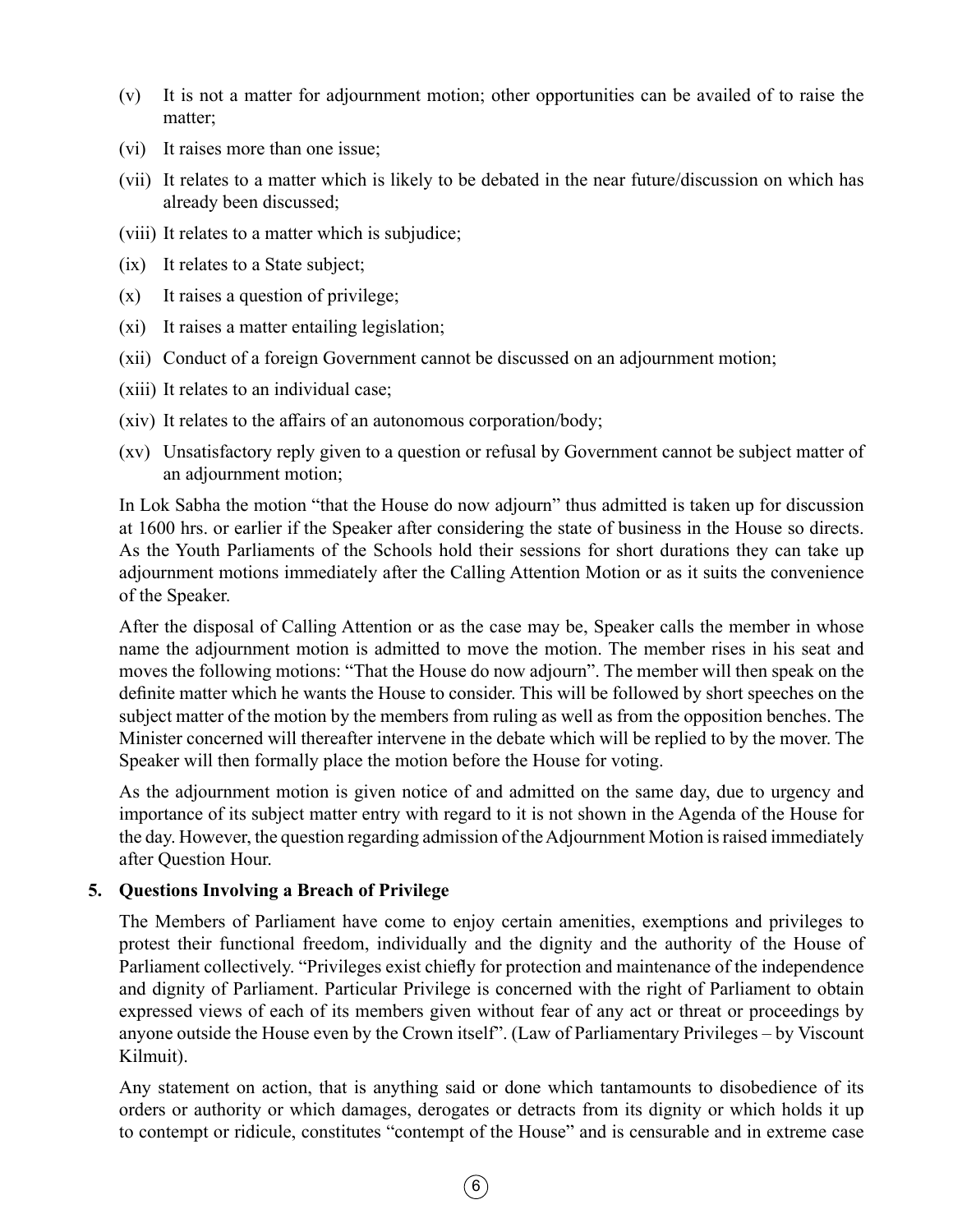punishable with imprisonment or detention.

Briefly the procedures for dealing with questions of privilege are as under:-

A member wishing to raise a question of privilege is required to given notice to the Speaker of his intention to do so. If it is specific matter of recent occurrence and if the Speaker feels that it requires the intervention of the House he gives his consent. The member then moves for leave to raise question and may make a short statement concerning it if objection to leave being granted is taken then the Speaker requests these members who are in favour of leave being granted to rise in their places and if not less than 10 per cent of the members present of the Youth Parliament rise, the Speaker declares that leave is granted. If the Speaker refuses leave, he mentions it in the House and the matter rests there. Questions of the privilege deserve priority and are taken up immediately after question hour. When leave is granted, the House may consider a question and come to a decision or it may refer the matter to the committee of Privileges on a motion made to that effect by a member. The Speaker on his own may refer any question of privilege to the Committee for examination investigation or report.

## **6. Papers to be Laid on the Table of the House**

It means the papers or documents laid on the Table of the House for the purpose of bringing them in the record of the House by a Minister or by a private member or by the Secretary-General of the House with the permission of the Speaker in pursuance of the provisions of the Constitution or the Rules of Procedure or Directions by the Speaker or an Act by Parliament and the rules and regulations made there under. All papers, so laid on the Table, are either printed as part of the proceedings of the House or placed in the library. Member who wants to seek information from Ministries regarding papers mentioned in the list of business to be laid on the table of the House should give advance intimation to the Speaker stating the specific points on which information is required so that the Minister concerned should come prepared with the information.

## **7. Calling Attention Motions**

A member may with the prior permission of the Speaker call the attention of a Minister to a matter of urgent public importance and request him to make a statement thereon. This is a purely Indian innovation fulfilling the needs felt by members to bring to the notice of the House the matters of urgent public importance without taking recourse to an Adjournment Motion. The test of admissibility decided by the Speaker is urgency and public importance of the subject matter. Its notice should be given preferably on the same day on which the subject matter of the motion has arisen. The Procedure is that when the member is called by the Speaker, he rises in his place and calls attention of the Minister concerned to the matter and requests him to make a statement. The Minister reads out the statement or in case the statement is a lengthy one he may lay the same on the table of the House. In the latter case the members are given time to study the statement and ask questions which the Minister replies on the spot. There is no debate on the statement but members may ask questions to seek clarification.

The Calling Attention Motion is an important item in the Agenda of a Youth Parliament and it should be seen that it does not degenerate into a long winding debate. After the Minister has read out his statement, the first opportunity to seek clarification or elucidation of a point is given to the Member who tables the notice of the Calling Attention Motion. Thereafter other members in whose names the item stands in the list of business may, with the permission of the Speaker ask questions or seek clarification one by one. When all the members have made their points the concerned Minister is called by the Speaker to reply to the points raised by the Members.

 $(7)$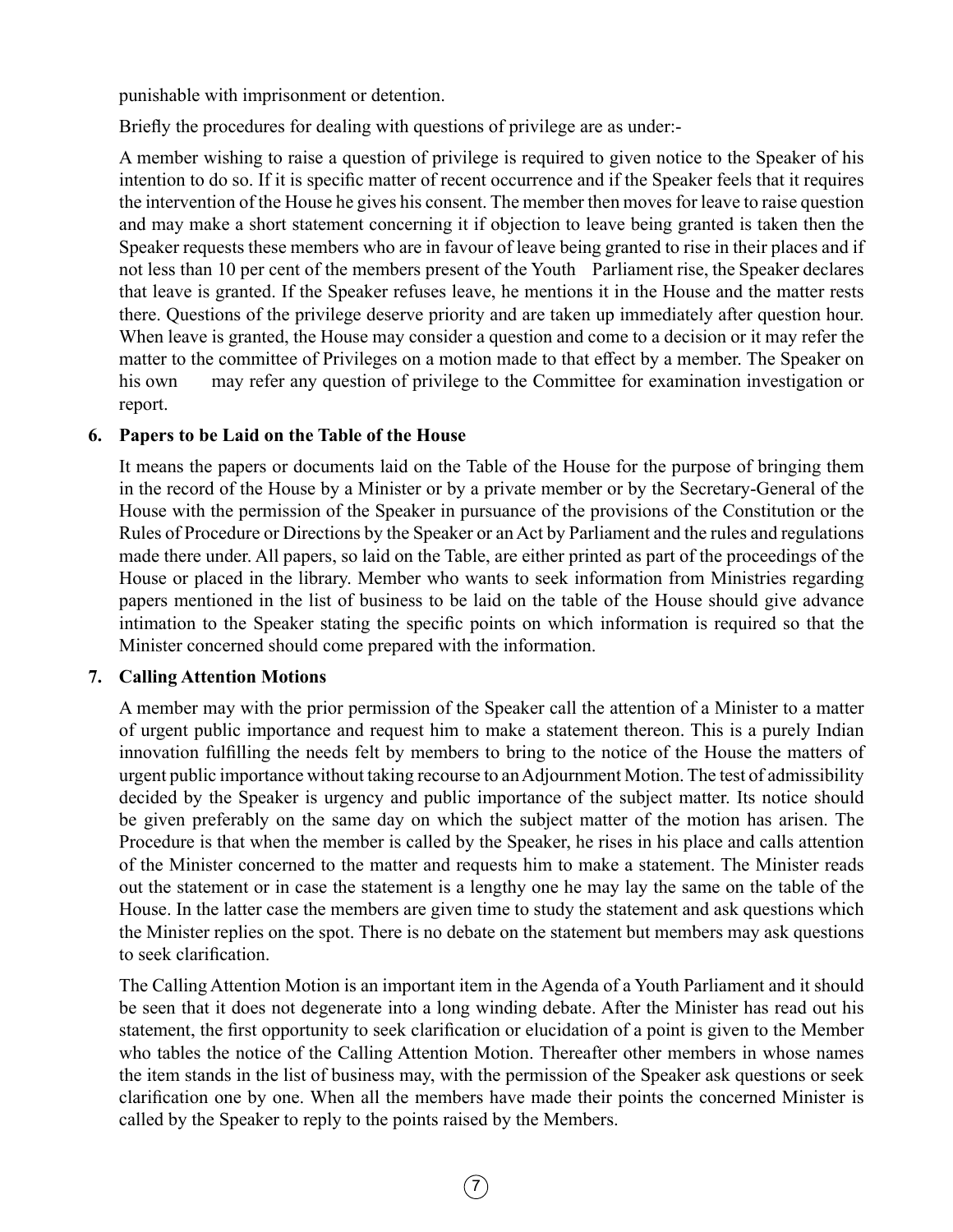The entry with regard to this item is given in the List of Business in the following manner:-

# **Calling Attention**

Shri Anand Kumar;

Shri George Mathew;

Shri Suresh Singh;

Shri Mohammed Khan

To call the attention of the Minister of Home Affairs to the situation arising out of the continued strike by lawyers in various parts of the country; and the steps taken by the Govt. to settle the matter.

Some of the subjects on which the Calling Attention Motions were recently admitted in the Parliament are as under:-

- 1. Situation arising out of the D.T.C strike by employees of the Delhi Transport Corporation;
- 2. Need to ensure remunerative prices to the sugar cane growers for their product
- 3. Crisis in the textile industry affecting cotton growers and handloom and powerloom weavers and the action taken by the Government in the matter.

# **8. Legislative Business**

In this connection it would be necessary to give to the participants in Youth Parliament Competitions some idea about the term "Legislation". It has three meanings (a) it may mean the process by which rules of law are enacted and the authority which enacts them; (b) it may refer to the result or product of this process; and (c) it may refer also, to the vast body of rules and regulations enacted by the administrative agencies – regional or local, under powers delegated to them by the present statutes.

Laws are in essence rules or norms of conduct. They are a series of prohibitions. prescriptions and permissions. They tell us what must be done, what cannot be done, or what may be prohibited or proscribed situation. For the infringement of what may be prohibited or proscribed, the law may impose penalty. Laws essentially serve social needs they would otherwise be meaningless and unnecessary.

Laws are by their very nature abstract formulation. Law making in the modern state is very complex and complicated task. It calls for research, collection, collaboration and analysis of a mass of data, drafting skill, wise consultation and discussion with interested groups likely to be affected by the law or insisting on the law and a good deal of compromise is required to ensure cooperation and avoid conflict. All laws affect in one way or other, the life, liberty or property of the citizens. Professional, Occupational and Special interests/groups like business, labour, agriculture industry have conflicting interests. They have, therefore, organized themselves into associations, unions etc. in order to strengthen themselves in their dealings with other groups or Government.

A piece of legislation may thus have its roots in administrative problems and experience or technical appraisal of political and social philosophy. Whatever the source, once it comes up as a proposal it is proceeded by discussion, deliberations or consultations with many groups. The proposal then comes to the Cabinet which decides its necessary content, form and timing. Government draftsmen, assisted by departmental experts and officials, then give it shape as a Bill which is introduced in Parliament.

Parliament has exclusive powers to make laws with respect to matters enumerated in List-I of the Seventh Schedule of the Constitution which is known as the Union List. Similarly State Legislatures have exclusive powers to make laws in respect to matters enumerated in List-II which is known as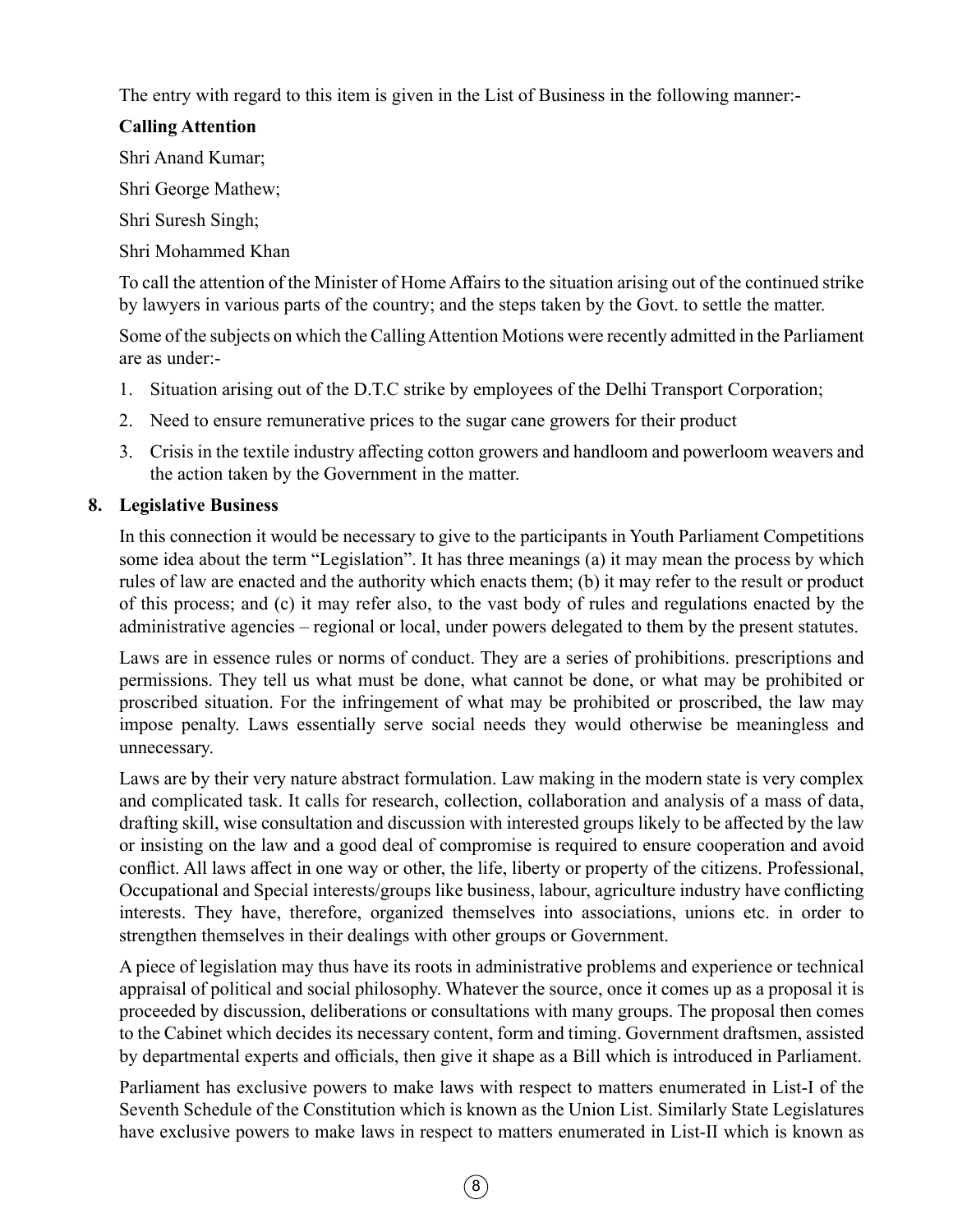the State List. List-III is called the Concurrent List comprising subjects over which Parliament and the State Legislatures have concurred Powers to make laws.

# **(i) Classification of Bills**

 Bills are broadly divisible into (i) Govt. Bills which have to be sponsored by Ministers and (ii) Private Members Bills which are sponsored by individual members other than Ministers. Bill can be classified on the basis of their content as under:-

- (a) Original Bills i.e. Bills which embody a new proposal, idea or policy;
- (b) Amending Bills; i.e. Bills which seek amendment in existing enactments.
- (c) Consolidating Bills; i.e. Bills which seek together in one enactment provisions scattered in many enactment;
- (d) Bills to continue or keep alive the enactments which are about to expire;
- (e) Bills to replace Ordinances passed;
- (f) Constitution Amendment Bills.

# **(ii) Stage of a Bill**

A Bill has to pass through three stages called the three readings of the Bill.

# **First Reading of the Bill**

 On the day appointed for the introduction of the Bill the Speaker calls the Minister-in-charge to move the motion for leave to introduce the Bill. The Motion will be "I beg to move for leave to introduce a Bill ……………… (the title of the Bill)".

The Speaker then puts the question to the vote of the House in these words: "The question is that leave be granted to the Minister of ……………… to introduce the …………….. Bill, (Year). Those in favour will say 'Aye' , those against will say 'No'.

 After the verdict of the House has been assessed, the Speaker will say thrice: "the Ayes (or Noes) have it, the Ayes (or Noes) have it, the Ayes (or Noes) have it". He will then declare that "leave is granted (or is not granted)" as the case may be. If the leave is granted, he asks the Minister concerned to introduce the Bill. The Minister then stands in his seat and says : " I Introduce the ………..Bill".

 The form in which it should appear in the daily list of business should be as per illustration given below:-

"Legislative Business

Bill for Introduction

 $(9$ 

Industrial Development Bank of India (Amendment) Bill.

 Shri ………(Minister of Finance) to move the leave to introduce a Bill to amend the Industrial Development Bank of India Act.1964

"Also to introduce the Bill".

When the motion is adopted, the Bill is considered as introduced by the Minister.

 By convention such a motion is not opposed unless one or more members contend that it is outside the competence of the House in which case they have to inform the Secretary General of the House of their intention in writing before the commencement of the sitting for the day.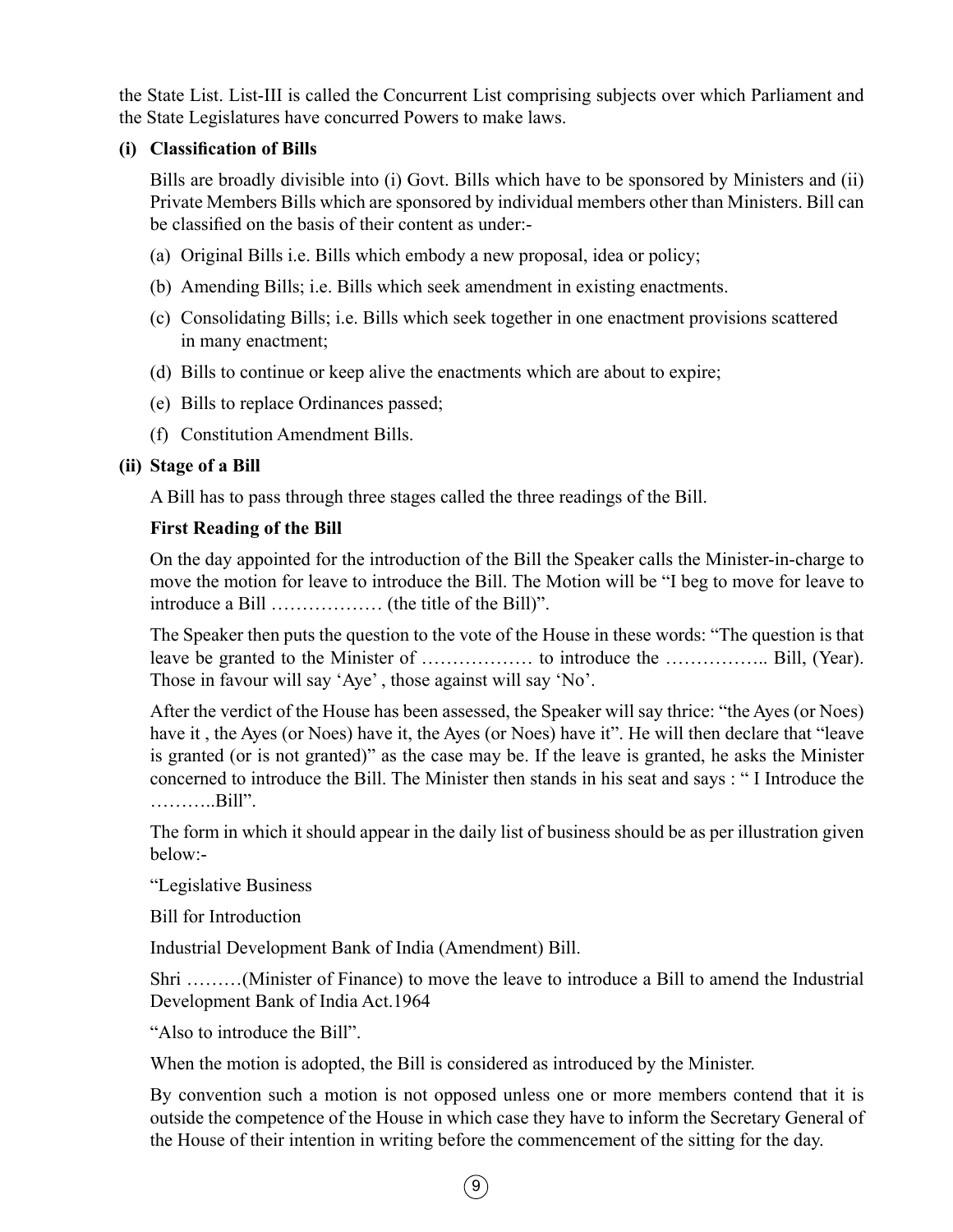# **Second Reading of the Bill**

The Second Reading of the Bill consists of two stages. In the first stage any one of the following motions may be made, followed by discussion on the principle of the Bill. The motion may be …(i) that it be taken into consideration (ii) that it be referred to a Select Committee of the House (iii) that it be referred to a Joint Committee of both the House of Parliament and (iv) that it be circulated for eliciting public opinion.

 In case second motion viz "the Bill may be taken into consideration" is moved, then if the House agrees, it proceeds to discuss its general principles and provisions. Details of the Bill except those necessary to illustrate the principles, are not usually discussed at this stage.

 The second stage of the second reading is a clause by clause consideration of the Bills as introduced or as reported by Joint or Select Committee. Notices of amendment can be given any time after introduction of a Bill but all amendments must be given at least a day ahead of the consideration of the Bill. The Speaker may with the approval of the House waive any notice short of a day. To be admissible, an amendment must be within the scope of the bill, not be consistent with any previous decision of the House, nor be frivolous or meaningless or dialatory in nature.

# **Third Reading of the Bill**

 When a Bill is considered clause by clause and all its schedules and other parts have been considered and voted, the Minister-in-charge can move that the Bill be passed. Once a motion has been made, no amendments, except those of a formal verbal or inconsequential nature, can be considered. The discussion at this stage is that the Bill as it has emerged may be passed or rejected. In passing an ordinary Bill a simple majority of members present and voting is necessary. In the case of a Bill to amend the Constitution, a majority of the total membership of the House and a majority of not less than 2/3 of the members present and voting is required. The form in which a Bill should appear for a second and third reading should appear in the list of Business should be as per illustration given below:

# LEGISLATIVE BUSINESS

# BILL FOR CONSIDERATION AND PASSING

Shri ……………….. (Name) …………………………………….. Minister of Railways to move that the Bill further to amend the Indian Railways (Amendment) Act, 1919 be taken into consideration. Also to move that the Bill be passed.

## Private Members Bills

 The general procedure to be followed by private members in regard to their bills is similar to that for Government Bills except that:-

- (a) The period of notice is one month;
- (b) no member can give notice of more than 4 Bills during a session; and
- (c) relative precedence after introduction is determined by ballot.

## **9. Motions**

The House will not consider any matter except on a motion made to that effect. The House expresses its will in the form of orders and its opinion in the form of Resolution but both have their origin in a motion. A motion has been defined as a proposal submitted to the House for its consideration and decision "A motion is simply an expression of the opinion or the will of the Member of the House

 $10)$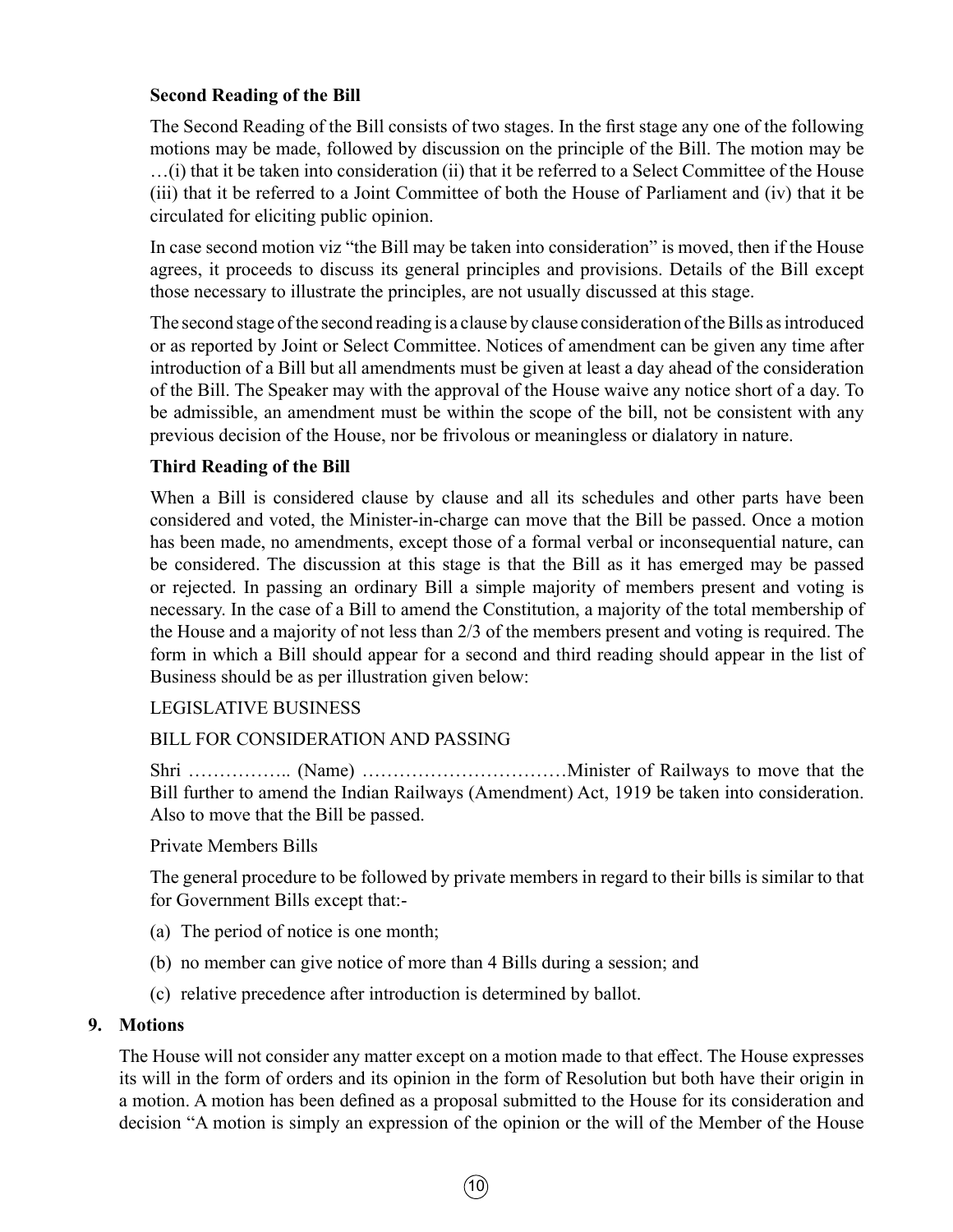which he puts before the House so that if the House wants it, it will become the opinion or the will of the whole Assembly"( Erio Taylor in his book the House of Commons at Work).

A matter requiring the decision of the House is decided by means of a question put by the speaker on a motion made by a member. A debate on a motion passes through the following four stages:

- (a) moving the motion;
- (b) proposing the question by Speaker;
- (c) the debate on discussion where permissible; and
- (d) the vote of decision of the House after the Speaker has put the question. A member shall not speak after the Speaker has collected the voices of Ayes and Noes on the Question.

Motions can be of different types moved by different persons for different purposes. They may be moved by Ministers of Govt. or by private members. Generally speaking, Government motions are confined to occasions when they desire some policy or action of the Government to be endorsed by the House. Even a Government Bill has to proceed by a series of motions. As against this Private members motions are generally to the concerned proposals, Bills and Resolutions.

## **Example of some Important Motions**

There are some special type of Motions which, if included by the participating schools in the Youth Parliament Competitions in their list of business will add variety to their deliberations. The following are the examples of these types of motions:-

- (1) Adjournment Motions
- (2) Motions of No-Confidence in the Council of Minister; and
- (3) Motions of thanks on the Address delivered by the President under article 87(1) of the Constitution to both Houses of Parliament as assembled together.

## **(1) Adjournment Motions**

This type of motion have already been explained at length at 4 above.

# **(2) Motions of No-Confidence in the Council of Ministers**

Members of opposition sometimes bring forward motion of No-confidence in the council of Ministers in the following words "that this House expresses its want of confidence in the council of Ministers". This provides wide scope to Members to criticise the entire policies and practices of the Government.

For moving this motion in the House, the member has to give before commencement of the sitting for that day, a written notice of his motion to the Secretary General. If the Speaker is of the opinion that the motion is in order, he calls upon the member to seek leave of the House. The member then moves the following motion". "I beg for leave of the House to move the No-Confidence Motion". The speaker reads the motion to the House and requests those members who are in favour of leave being granted to rise in their places and if not less than ten percent of the total membership of the house stands, the leave is granted by the House. However, in case less than 10 percent rise in their place, the leave is not granted by the House and the motion is not taken up for discussion. Where, however, leave has been granted for moving of the noconfidence motion the Speaker will announce the time at which the motion will be taken up for discussion. On the appointed time the Speaker will call the member who will move the motion in the following words: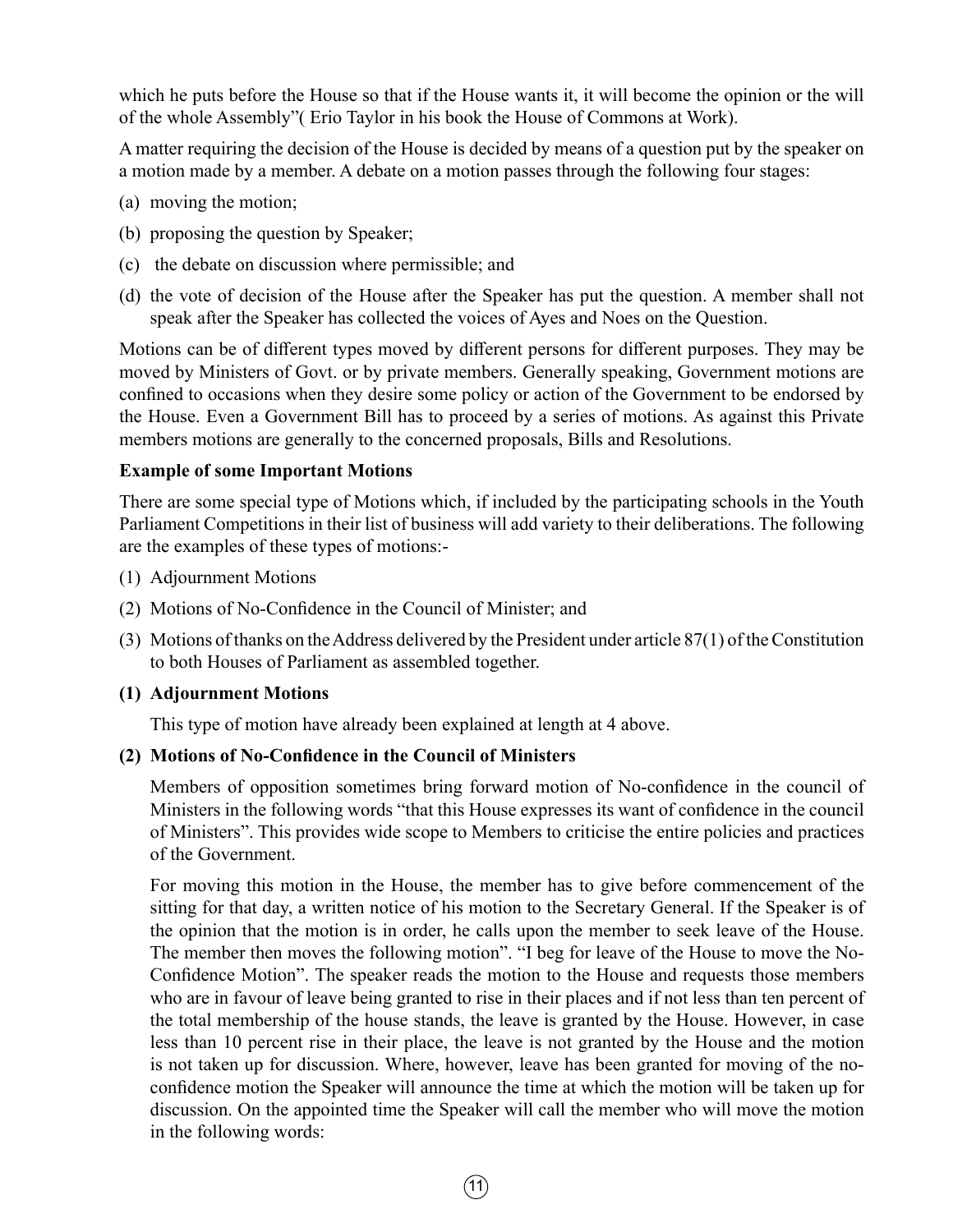"That this House expresses its want of confidence in the council of Ministers".

 After moving the motion, the mover will make a short speech followed by speeches by the other members of the House belonging to opposition as well as ruling parties. Discussion on No-Confidence Motion is not confined to any particular subject. It is open to any member to raise any matter or comment upon any policy and action of the Government during the course of discussion. Members from ruling as well as opposition parties participate in the discussion.

 After the members have spoken on the motion, the Prime Minister gives a reply to the charges levelled against his Government. Thereafter the mover of the motion is given a chance to reply.

 The Speaker then puts the motion before the House and obtains the decision of the House by voice –vote.

# **(3) Motion of thanks on President's Address**

 It is a formal motion moved in the House expressing its gratitude for the address delivered by the President under article 87(1) of the Constitution to both Houses of Parliament assembled together. It provides an opportunity for the discussion of the matters referred in the address. It is moved by a senior member of the ruling party in the following form:

"That an address be presented to the President in the following terms:

 That the members of Youth Parliament assembled in this session are deeply grateful to the President for the Address which he has been pleased to deliver to both Houses of Parliament assembled together on the …….(date)"

Another member of the ruling seconds the motion.

 The Speaker in consultation with the leader of the House allots time for the discussion of the matter referred to in the President's address to the House under article 87(1) of the Constitution. On such a day the House shall be at liberty to discuss the matter referred to in the address on a motion of thanks moved by a member and seconded by other member as explained above.

## **10. Resolutions**

Resolution may be in the form of opinion or recommendations or may be in a form so as to record either approval or disapproval by the House of an Act or policy of the Government or convey a message or amend, urge or request action or call attention to a matter or situation for consideration of the Government.

Accordingly if a resolution is to be admissible, it shall satisfy the following conditions:

- (i) It must be clearly and precisely expressed;
- (ii) It must raise substantially one definite issue;
- (iii)It must not contain arguments, inferences, ironical expressions, imputations or defamatory statements;
- (iv) It must not refer to character or conduct of person except in their official or public capacity; and
- (v) It shall not relate to any matter which is under adjudication by a court of law having jurisdiction in part of India.

A member in whose name a resolution stands on the list of business shall except when he wishes to withdraw it, when called upon, move the resolution, and shall appear in the list of business.

 $\left(12\right)$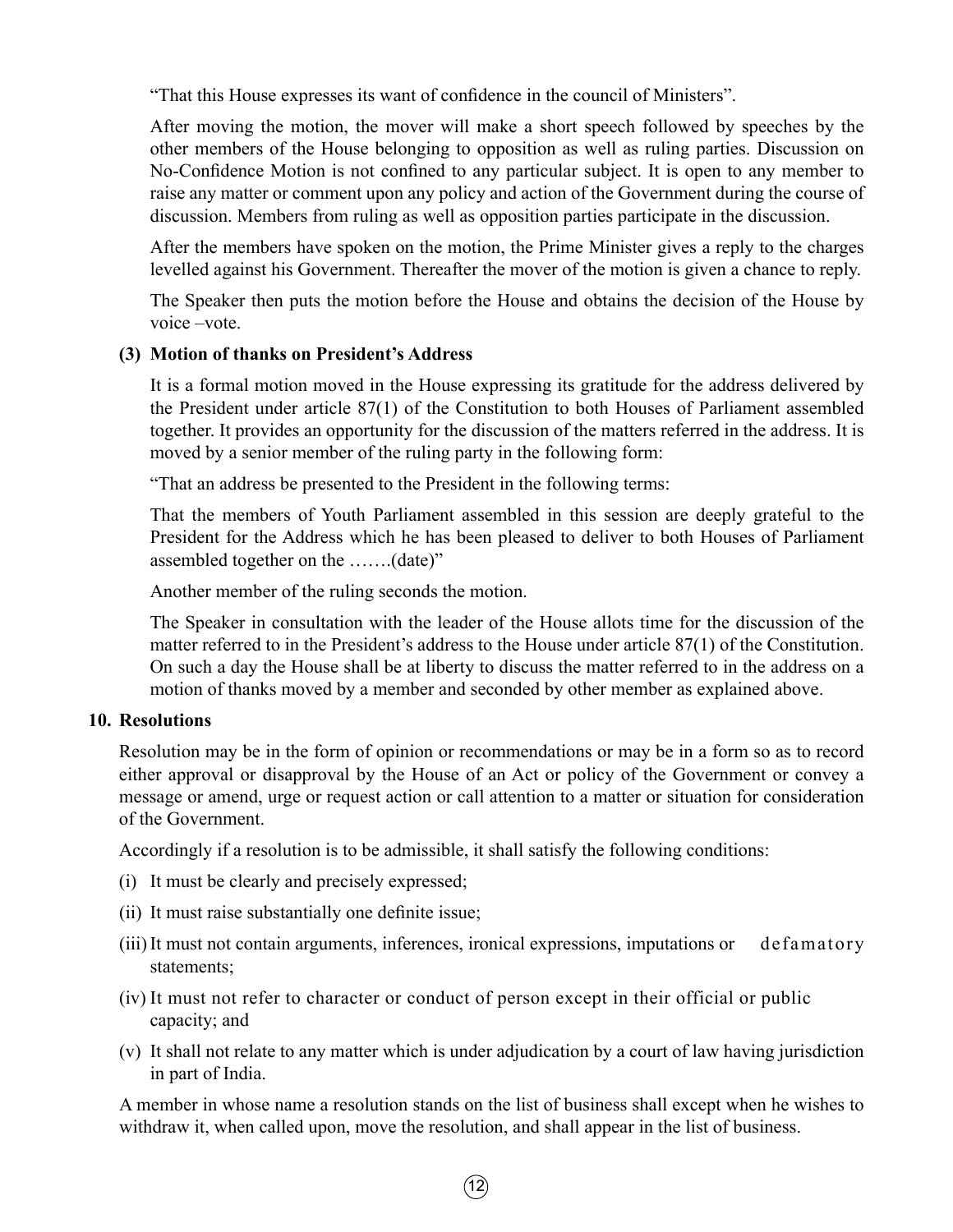After a resolution has been moved, any member may, subject to the rules relating to resolutions move an amendment to the resolution.

After the member has moved the resolution, other members both from the opposition as well as ruling benches shall speak one by one as and when Speaker calls them to speak on the subject matter of the Resolution. Thereafter, the concerned Minister will intervene in the debate which will finally be replied to by the mover.

In case the mover in his reply presses for a decision on the resolution the Speaker will then take the decision of the House by voice vote.

Certain statutes provide that any rules or notification made under powers delegated to the executive by them must be approved by a resolution of Parliament within a specified period and these rules have effect in such modified form or cease to have effect as the resolution may direct.

The following types of Resolutions are generally moved and adopted in Parliament:-

- 1. Resolution seeking approval of a notification
- 2. Resolution seeking approval of the proclamation of Emergency.
- 3. Resolution regarding firm resolve of Indians to drive out the aggressors.
- 4. Resolution regarding power to make laws by Parliament in respect of subjects falling under the 'State List'.
- 5. Resolution regarding creation of certain new all India services.
- 6. Resolution seeking approval of the Five Year Plan.
- 7. Resolution regarding proclamation issued by President under Article 356 assuming to himself all functions of a State.
- 8. Resolution regarding approval of a proclamation varying the earlier proclamation.

# **Short Duration Discussion under Rule 193**

As per rule for raising short duration discussion under the rule 193 of the Lok Sabha Rules, any member desirous of raising discussion on a matter of urgent public importance may give notice in writing to the Secretary-General specify clearly and precisely the matter to be raised. The notice supported by the signatures of at least two other members shall be accompanied by an explanatory note stating reasons for raising discussion on the matter in question.

The member whose name stands first against this item in the list of business being called by the Speaker shall make a short speech on the subject matter or the discussion. Thereafter, other members whose names are mentioned against this item or other members whom Speaker may call speak, shall speak briefly. Lastly, the concerned Minister replies to the Debate.

The mover of the motion has no right of reply. There is no formal motion nor is it put to the vote of the House.

The manner in which it is put down in the List of Business is indicated below:-

Short Duration Discussion Under rules 193 or Discussion on Matters of Urgent Public Importance under Rule 193.

- 1. Shri \_\_\_\_\_\_\_\_\_\_\_\_\_\_\_\_\_\_\_\_\_\_\_\_
- 2. Shri \_\_\_\_\_\_\_\_\_\_\_\_\_\_\_\_\_\_\_\_\_\_\_\_\_

 $(13$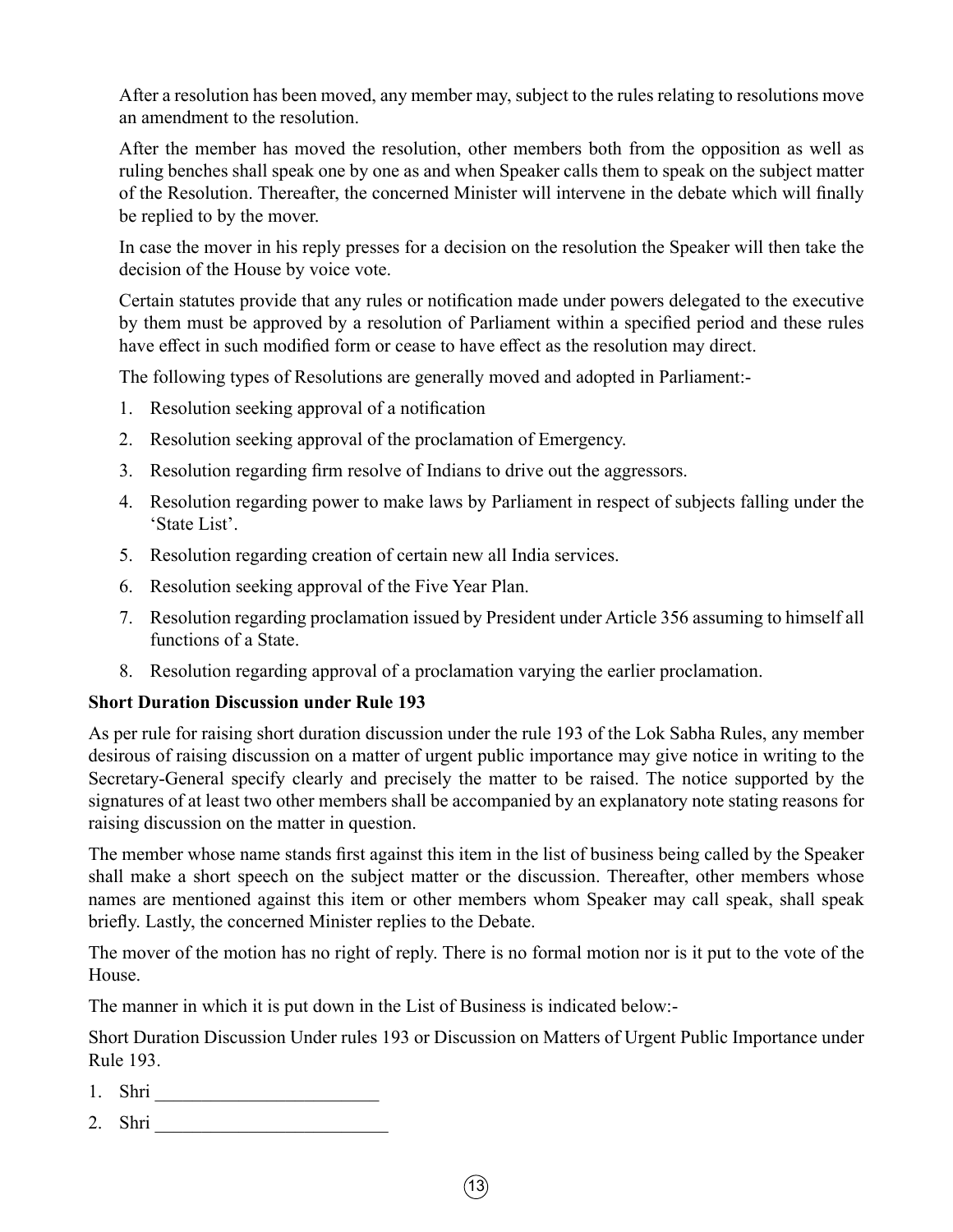3. Shri

to raise a discussion on the…………………………………………

Some of the Subjects on which the discussion under the above rule have been raised in the Lok Sabha are indicated below:-

- 1. Increase in the administration prices of the Petroleum Coal, Postal articles, before the presentation of the Budget;
- 2. Increase in price of essential commodities or price rise;
- 3. Law and Order situation in the country;
- 4. Increasing incidents of crime against the women in the country;
- 5. Large scale loss of ammunition due to fire at the Central Ordinance Depot. Jabalpur on 23-3- 1998 and the steps taken by the Govt. to prevent recurrence of such mishaps;
- 6. Brutal repression of Palestinian people by Israeli Army in the occupied Arab Territories of West Bank and Gaza Strip.

# **Do's and Don'ts for the participants in the Youth Parliament Competitions**

- 1. The institutions and students participating in the Youth Parliament Competitions should bear in mind that this scheme is a unique one. It is aimed to make these Youth Parliaments as the nurseries of future parliamentarians. If rightly implemented and its organisers are imbued with a sense of duty and dedication, it is likely to pay rich dividends in the shape of all round improvement in our national character and outlook. The aspect should always be kept in view while the institutions volunteer themselves for participation in these competitions.
- 2. It should not be forgotten that democracy offers political methods by which every citizen has the opportunity of participating through discussion and debates in an attempt to reach a voluntary agreement as to what should be done for the good of the community as a whole. It precludes the method of arriving at a decision on social policy in the streets as these are the ways of mobocracy and not of democracy. Thus the scheme of Youth Parliament would help to start a movement amongst students to channelise their energy into healthy and constructive activities so that they may become useful citizens of tomorrow.
- 3. The subject to be selected for discussions in these Youth Parliaments should be as far as possible noncontroversial. They should largely deal with the problems confronting the educational institutions and their day-to- day problems. The subject should relate to welfare activities, defence of the country, social justice and social reforms, economic development, communal harmony, discipline, health of the students, Human Rights etc.
- 4. These Youth Parliaments have been prepared as a model and not the imperfect copy of the modern legislatures
- 5. Two most important parts of the list of business of a 'Youth Parliament' are the 'Questions' and the 'Debate' or 'Discussion'. During Question Hour, the judges are likely to be impressed by quality of questions asked and the quality of replies given by the Ministers. During the Debate or Discussions, they particularly look for the standard of Debate and the quality of expression.
- 6. The participants should scrupulously avoid mention of the existing political parties and political personalities in the country. They should give imaginary or fictitious names to their parties and personalities. They should not give any impression that they have any leanings or bias for or against